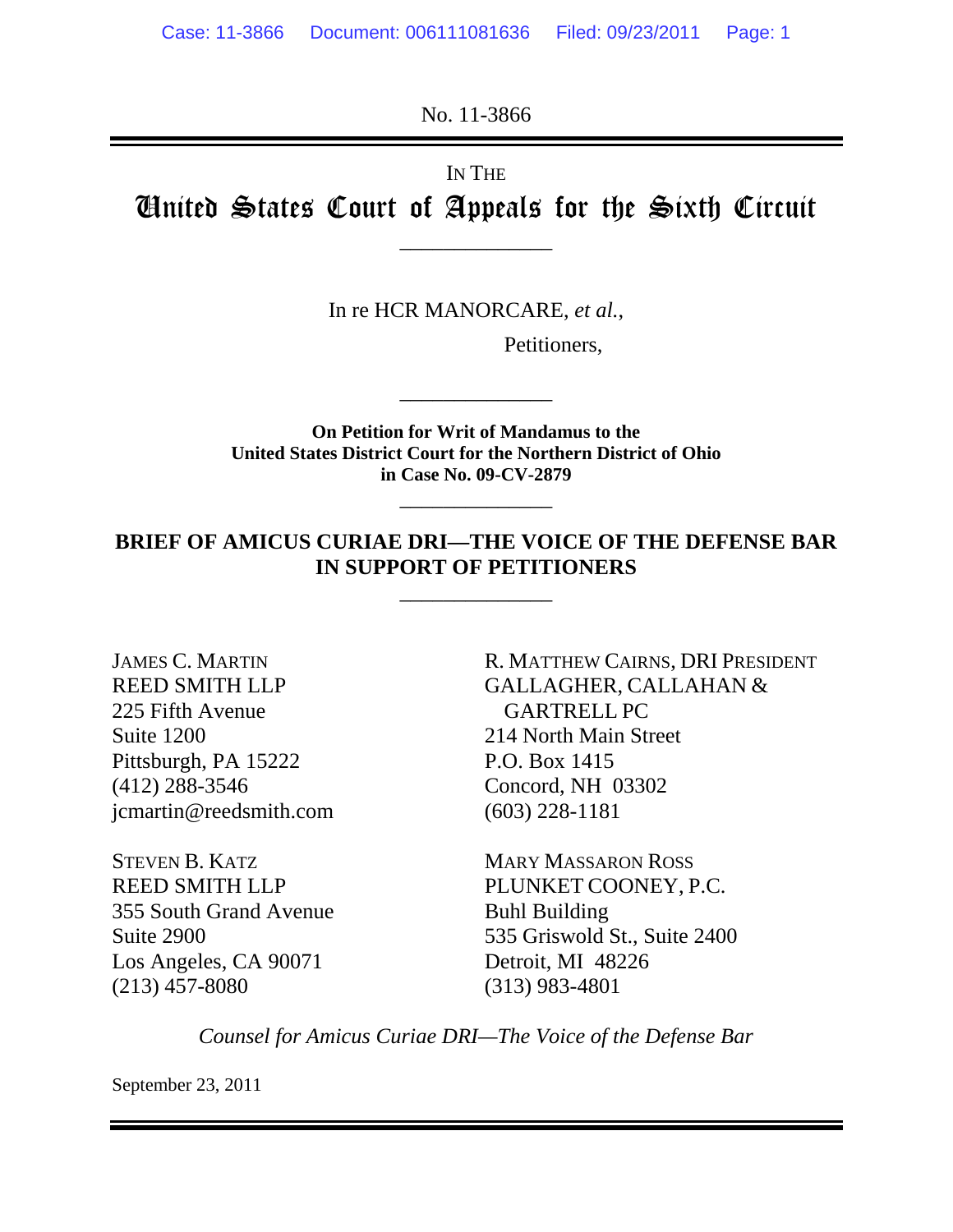# **TABLE OF CONTENTS**

# **Page**

| I.      | THE IMPROPRIETY OF THE TWO-STEP FLSA<br>CONDITIONAL CERTIFICATION PROCESS IS AN ISSUE                                      |    |
|---------|----------------------------------------------------------------------------------------------------------------------------|----|
| $\Pi$ . | COURTS SHOULD NOT ALLOW COLLECTIVE ACTION<br><b>MERITS DISCOVERY BEFORE DETERMINING</b><br>WHETHER THAT CLASS TREATMENT IS |    |
|         |                                                                                                                            | 15 |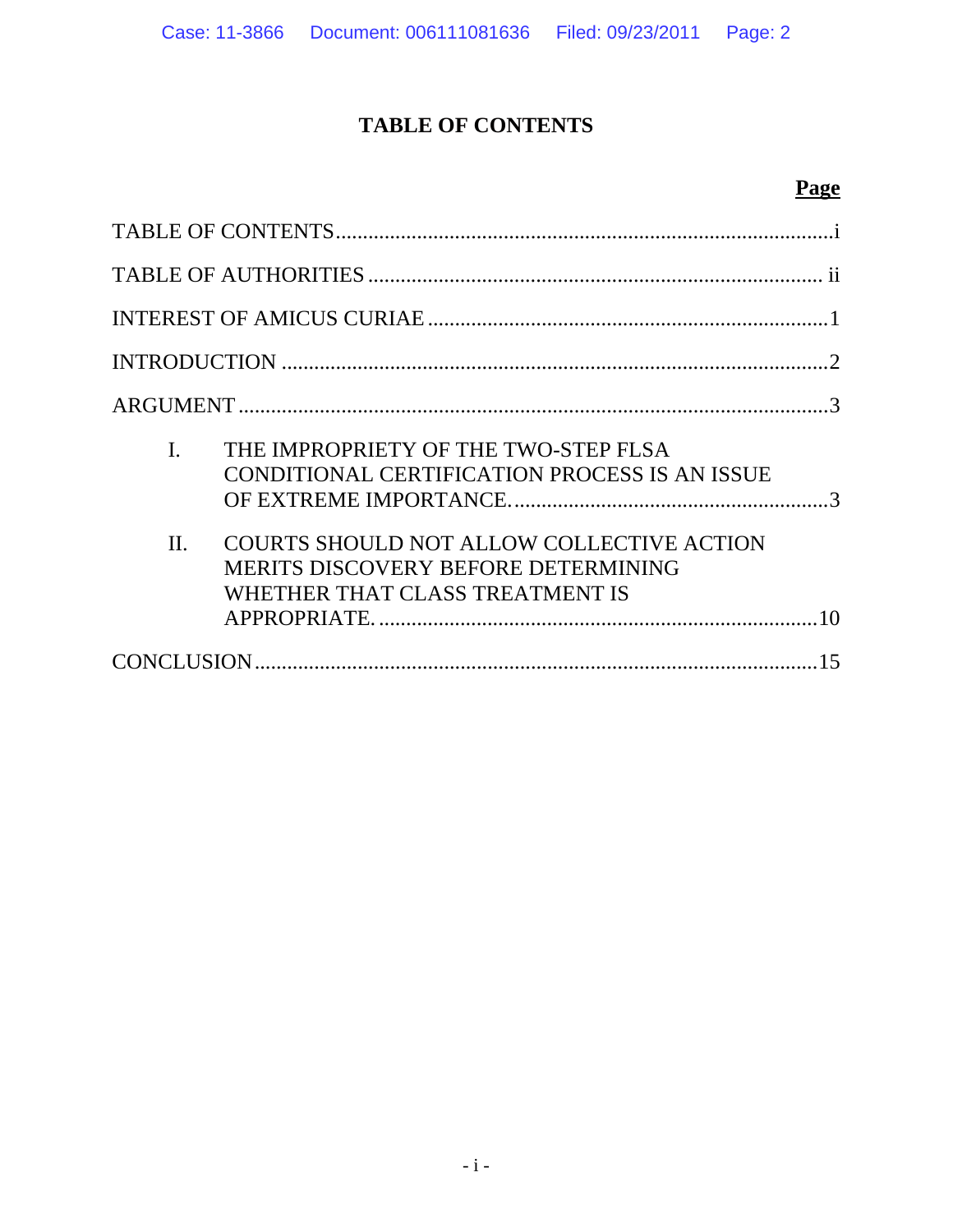# **TABLE OF AUTHORITIES**

## **CASES**

| City of Philadelphia v. Fleming Cos., 264 F.3d 1245 (10th Cir. 2001)      |
|---------------------------------------------------------------------------|
|                                                                           |
| Creely v. HCR ManorCare, Inc., No. 09-2879, Memorandum Opinion            |
|                                                                           |
| Symczyk v. Genesis Healthcare Corp., __ F.3d __, 2011 U.S. App.           |
|                                                                           |
|                                                                           |
|                                                                           |
| Wal-Mart Stores, Inc. v. Dukes, 562 U.S. ___, No. 10-277 (2010)10, 11, 14 |

## **RULES**

## **STATUTES**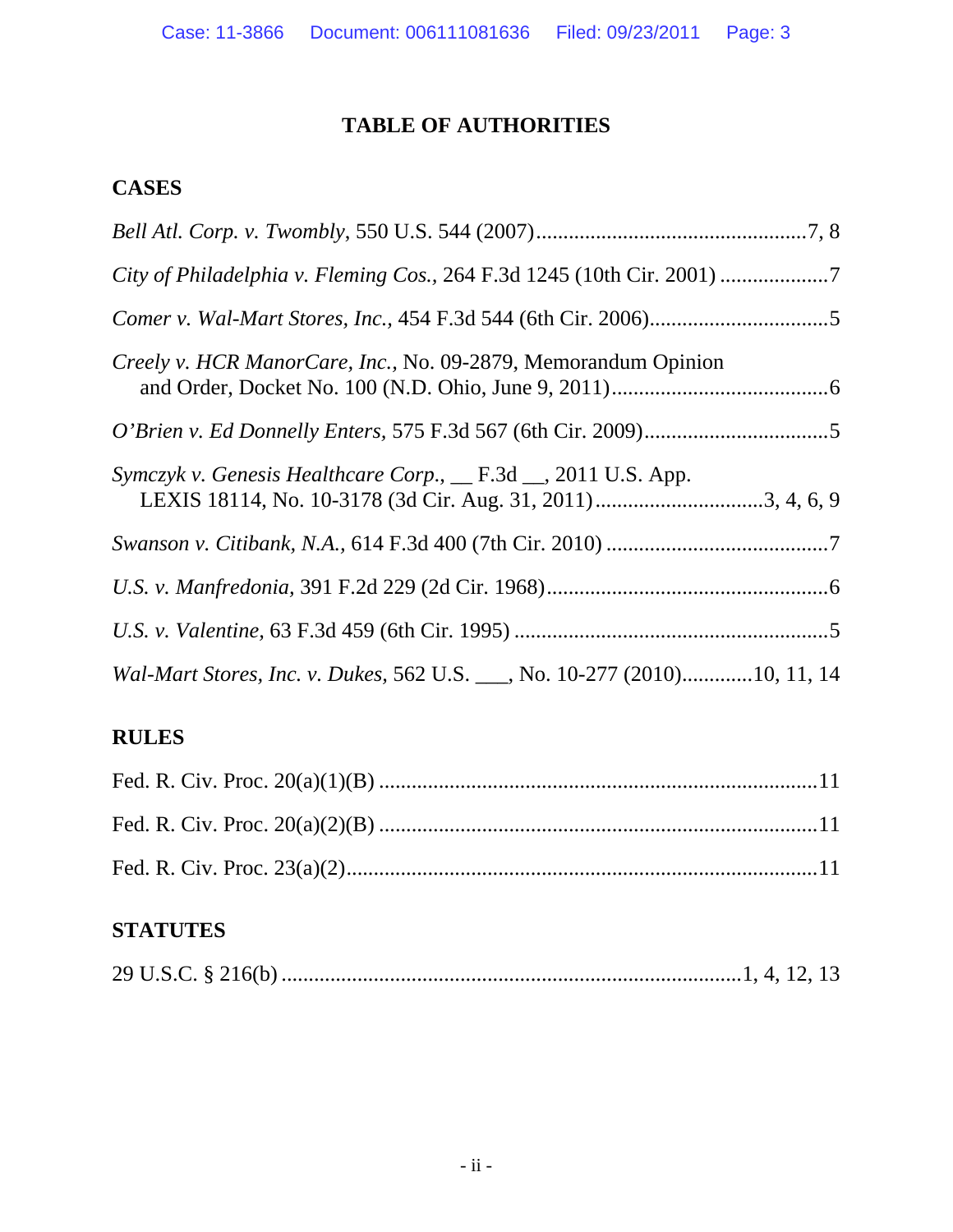# **OTHER AUTHORITIES**

| Ann C. Hodges, Can Compulsory Arbitration be Reconciled with Section                                                                    |  |
|-----------------------------------------------------------------------------------------------------------------------------------------|--|
|                                                                                                                                         |  |
| The American Law Institute, <i>Principles of the Law: Aggregate</i>                                                                     |  |
| William C. Martucci & Jennifer K. Oldvader, Addressing the Wave of<br>Dual-Filed Federal FLSA and State Law "Off-the-Clock" Litigation, |  |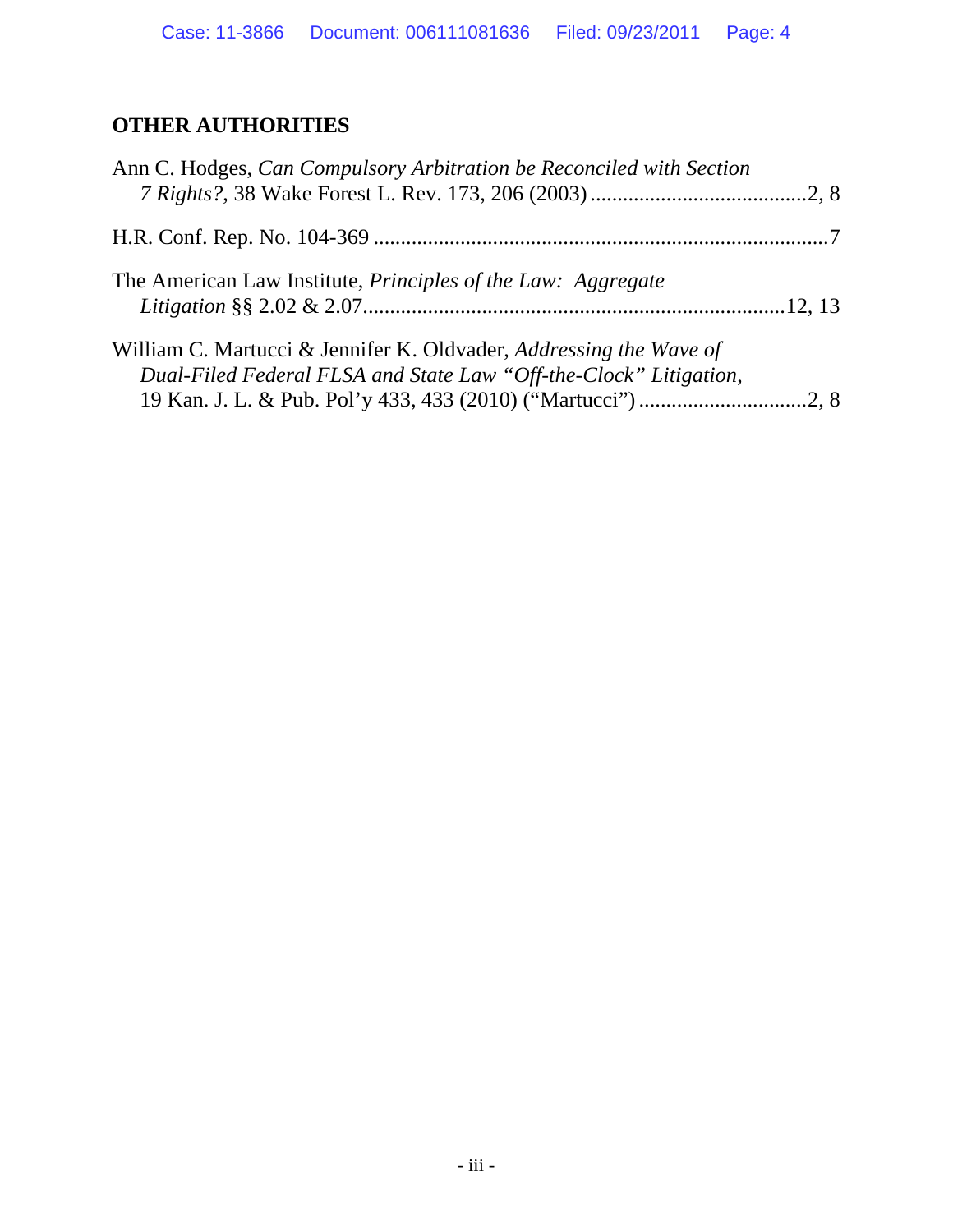#### **INTEREST OF AMICUS CURIAE**

*Amicus curiae* DRI—The Voice Of The Defense Bar is an international organization of more than 22,000 attorneys who often represent individual and corporate defendants in civil cases carrying significant costs and liability exposure. Because of their adverse business and economic impacts, DRI and its members have a vital interest in the fair, efficient, and consistent functioning of our justice system in such cases.

DRI members regularly defend employers in collective actions brought under the Fair Labor Standards Act, 29 U.S.C. § 216(b). And they have faced the fact that conditional certification procedures for FLSA aggregate litigation in this Circuit's district courts lack fundamental fairness. In the early stages of a case, district courts in this Circuit only require a minimal factual showing—in this case, just a "colorable basis for [the] claim that a class of similarly situated plaintiffs exists"—to reach full, class-wide, merits discovery. Thus, plaintiffs, armed with the threat of exorbitant discovery costs and related burdens, may extort settlements or otherwise paralyze businesses through litigation regardless of whether their claims show any merit. That approach inverts the proper procedure and does not comport with the Federal Rules of Civil Procedure or the principles—grounded in due process and fair administration of justice—underlying the Federal Rules.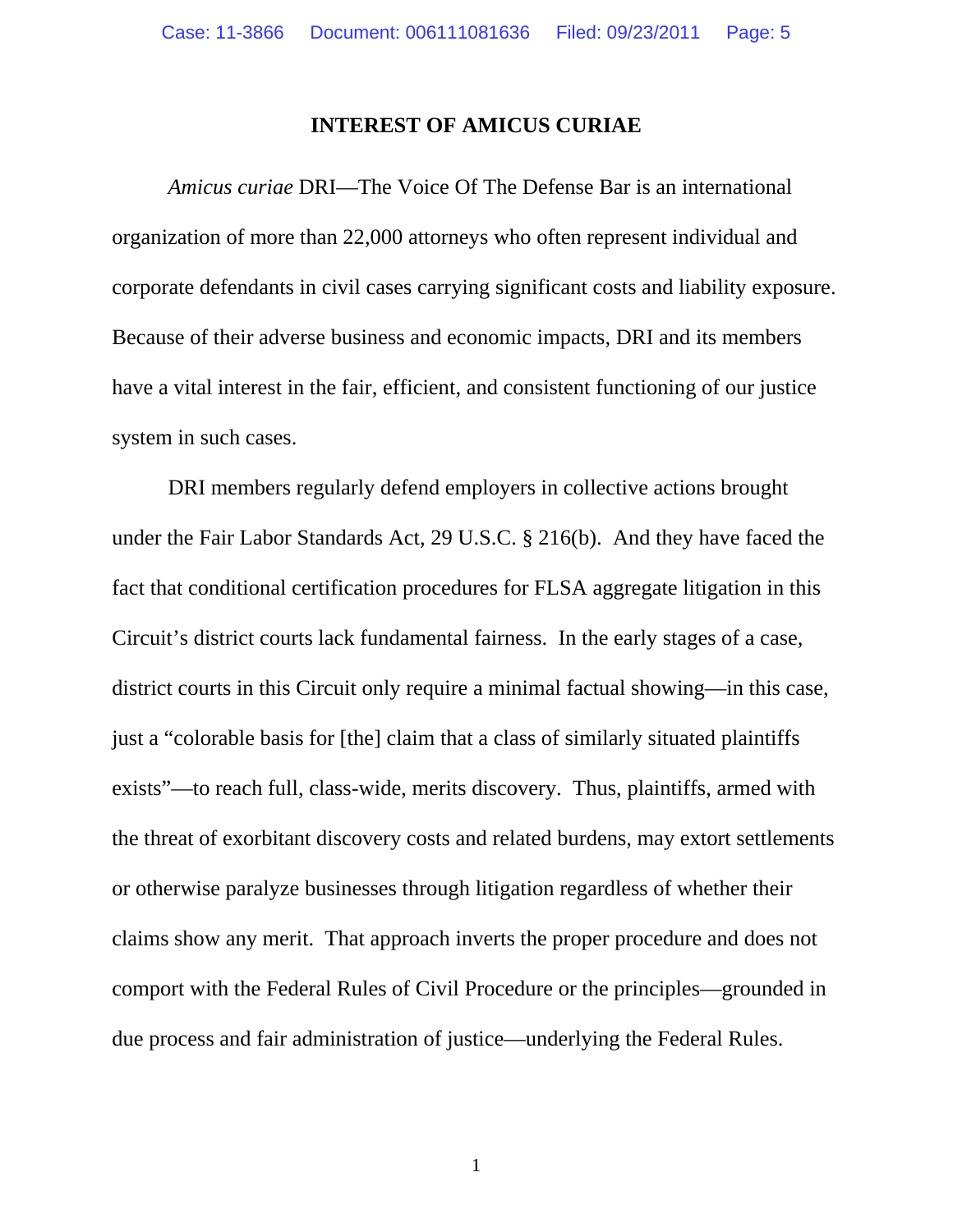In connection with its efforts to make the civil justice system fairer,

efficient, and—where national issues are involved—consistent, DRI participates as *amicus curiae* in cases that raise issues of import to its members, their clients, and to the judicial system. This is one such case. Thus, DRI urges this Court to adopt a uniform standard for the Circuit that more fairly allocates burdens between parties by requiring FLSA plaintiffs seeking discovery in aggregate litigation to prove their entitlement to aggregate litigation before merits discovery begins, just as plaintiffs must do when proceeding in a class action under Rule 23 or as joined parties under Rule 20.

#### **INTRODUCTION**

"Despite the fact that the FLSA has been on the books for more than seventy years, in the last decade there has been an explosion of FLSA suits filed against employers." William C. Martucci & Jennifer K. Oldvader, *Addressing the Wave of Dual-Filed Federal FLSA and State Law "Off-the-Clock" Litigation*, 19 Kan. J. L. & Pub. Pol'y 433, 433 (2010) ("Martucci"); *see also* Ann C. Hodges, *Can Compulsory Arbitration be Reconciled with Section 7 Rights?*, 38 Wake Forest L. Rev. 173, 206 (2003) ("class actions are increasing under the FLSA") ("Hodges"). The costs are staggering. These actions "require expensive investigation and analysis by attorneys and experts, as well as time-consuming and costly discovery even prior to a determination of whether the class should be certified." Hodges at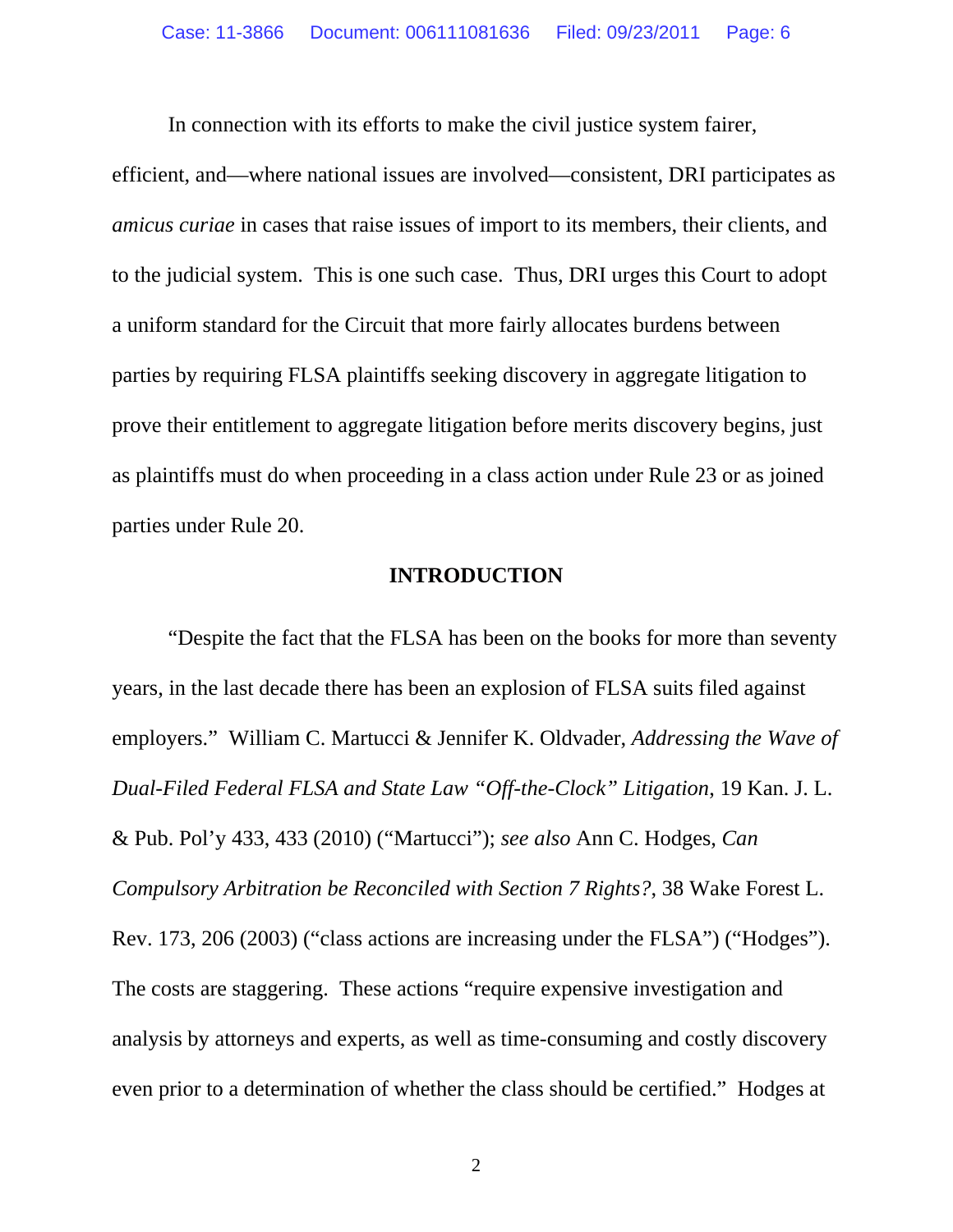206-07. That is largely due to the ease with which FLSA aggregate litigation is "conditionally certified," allowing plaintiffs to obtain class-wide merits discovery without first establishing a right to aggregate litigation. The current conditional certification procedure violates the basic due process, fairness, and efficiency principles endemic to any aggregate litigation. In light of the significant costs imposed by the process—and the concomitant effects on business and the economy—this Court's review and development of an appropriate process is urgently needed. The Court should grant the writ of mandamus and impose a procedure akin to the well-vetted and fair procedures for aggregate litigation applied through Rules 20 and 23 of the Federal Rules of Civil Procedure.

#### **ARGUMENT**

### **I. THE IMPROPRIETY OF THE TWO-STEP FLSA CONDITIONAL CERTIFICATION PROCESS IS AN ISSUE OF EXTREME IMPORTANCE.**

The district courts in this Circuit generally have applied a widely-used twostep procedure for determining whether collective action is appropriate under the FLSA. Petition at 3-4. "During the initial phase, the court makes a preliminary determination whether the employees enumerated in the complaint can be provisionally categorized as similarly situated to the named plaintiff." *Symczyk v. Genesis Healthcare Corp*., \_\_ F.3d \_\_, 2011 U.S. App. LEXIS 18114, No. 10-3178 at \*9 (3d Cir. Aug. 31, 2011). "If the plaintiff carries her burden at this threshold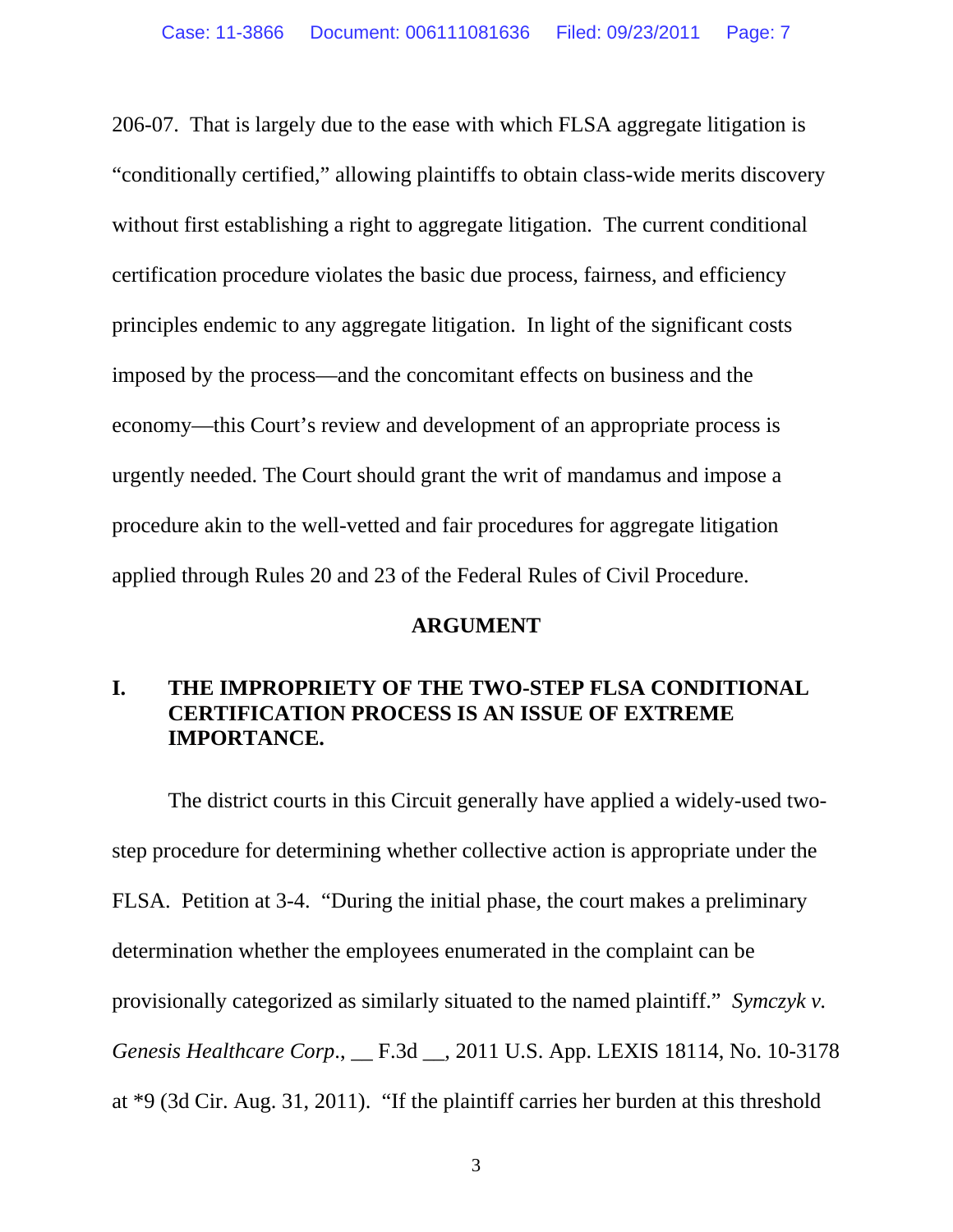stage, the court will 'conditionally certify' the collective action for the purpose of notice and pretrial discovery." *Id*. "After discovery, and with the benefit of 'a much thicker record than it had a the notice stage,' a court following this approach then makes a conclusive determination as to whether each plaintiff who has opted in to the collective action is in fact similarly situated to the named plaintiff." *Id*. at 11. "Should the plaintiff satisfy her burden at this stage, the case may proceed to trial as a collective action." *Id*. Thus, *before* the right to collective action has even been determined, the parties have completed a burdensome and expensive discovery process. That puts the cart before the horse.

There is no statutory provision or U.S. Supreme Court decision requiring courts to use this procedure or even suggesting that they should. Rather, as the Third Circuit recently noted, "this two-step approach is nowhere mandated." *Symczyk*, 2011 U.S. App. LEXIS 18114 at \*10 n.5. Nevertheless, "it appears to have garnered wide acceptance." *Id*. Even with respect to the FLSA itself, there is no direct support for the judicially-created procedure. For its part, the FLSA simply states that plaintiffs may "maintain" a collective action if the employees they represent are "similarly situated." 29 U.S.C. § 216(b). But it offers no guidance as to the procedures that should be applicable, other than to forbid optout classes. *Id*. And it certainly does not suggest, in any fashion, that collective actions are to be otherwise treated differently than other forms of aggregate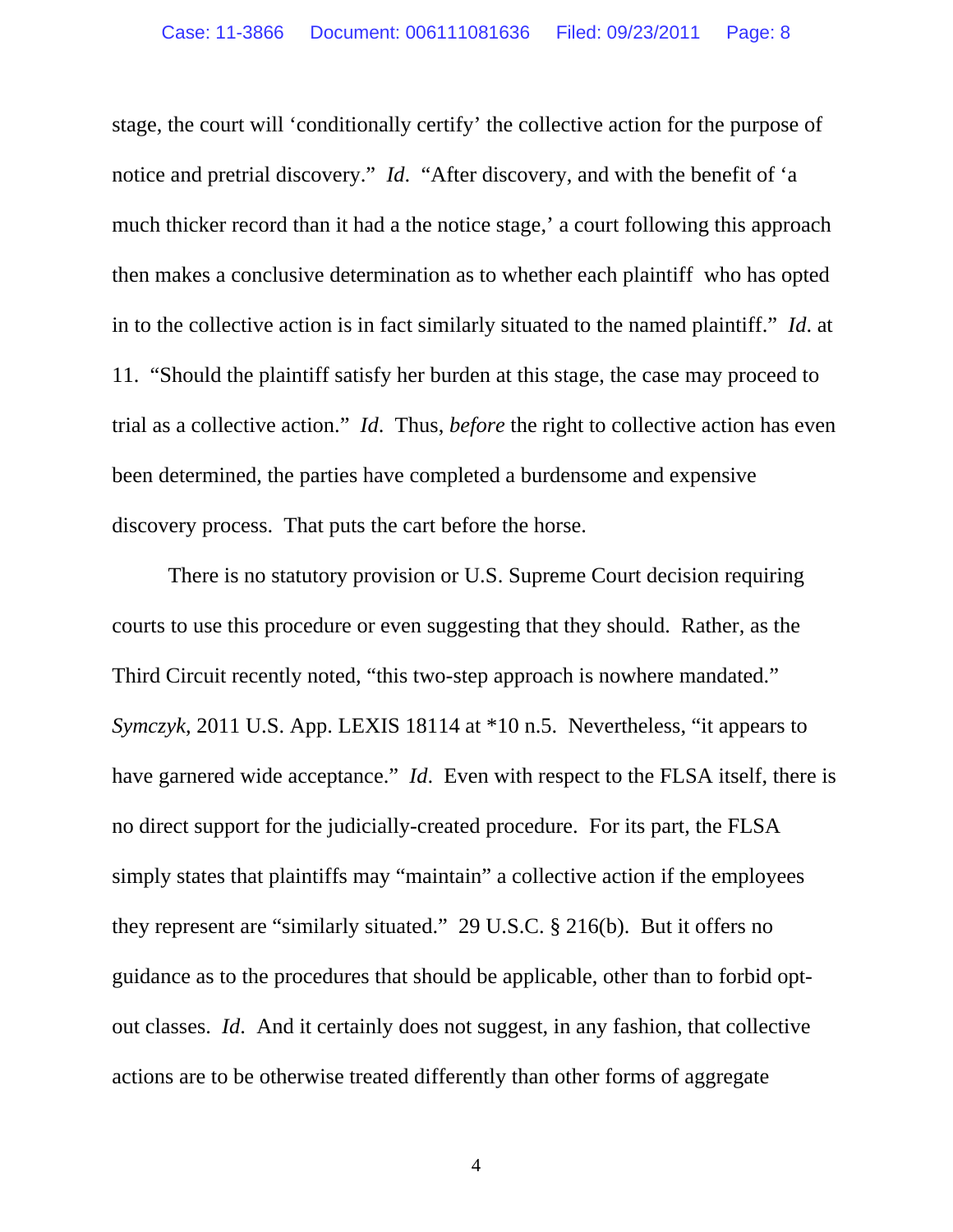litigation. Despite the lack of grounding in the statute, the summary procedure has grown of its own momentum, untested and unanalyzed.

When Congress passed the FLSA in 1938, it presumably expected the courts to apply the Federal Rules of Civil Procedure under the Rules Enabling Act passed four years before, but the courts have not done so. Instead, this two-step procedure has taken hold without the rigors imposed by those rules, without consistency in the proof required and without specific and direct appellate guidance on the level of proof required. *Id*. at 9. In fact, there is no determinative appellate authority establishing how or why this minimalist two-stage inquiry is appropriate at all.

For its part, this Court has twice noted the two step procedure. *O'Brien v. Ed Donnelly Enters*, 575 F.3d 567, 583 (6th Cir. 2009); *Comer v. Wal-Mart Stores, Inc.*, 454 F.3d 544, 546 (6th Cir. 2006). But it has not undertaken the thorough review necessary to justify any procedure that is judicially created outside of the rigorously-tested confines of the Federal Rules of Civil Procedure. It simply noted the procedure as factual background without suggesting that it had considered whether the procedure was appropriate. *Id*. And because case is not authority for an issue not raised or expressly decided, *U.S. v. Valentine*, 63 F.3d 459, 464 n.1 (6th Cir. 1995), the discussion of the two-step procedure in those cases is not binding support for the procedure's legality. As noted above, though, the two-step process is widespread and district courts have clearly perceived acquiescence by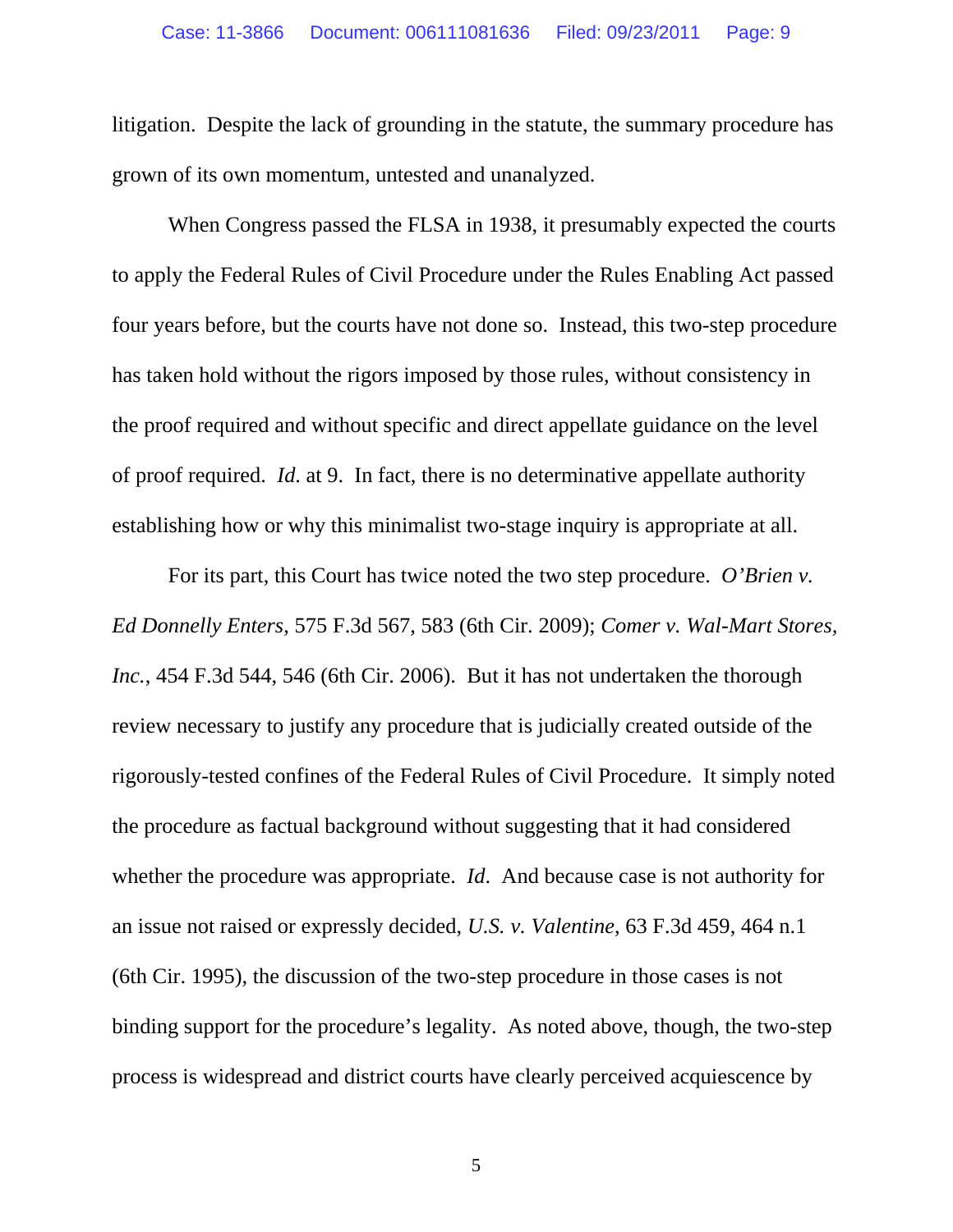the Court and found it convincing, thereby establishing the futility of raising this issue in a district court. *Cf. U.S. v. Manfredonia*, 391 F.2d 229, 230 (2d Cir. 1968) (when argument was futile, party did not waive appellate review by failing to raise it below).

As a result of this gap in authority, businesses face onerous discovery based on a range of incredibly low standards of proof. The Third Circuit, for example, only requires a "modest factual showing" of substantial similarity to move forward to full discovery on the merits. *Symczyk,* 2011 U.S. App. LEXIS 18114, at \*9. Citing only district court decisions, the court below applied what looks to be an even lower standard, requiring only a "colorable basis for [the] claim that a class of similarly situated plaintiffs exists." *Creely v. HCR ManorCare, Inc.*, No. 09-2879, Memorandum Opinion and Order, Docket No. 100 (N.D. Ohio, June 9, 2011). Neither standard is appropriate in light of due process and fairness concerns. In order to reach the burdensome merits discovery stage, the plaintiffs should have to prove that the action is appropriate for collective treatment as an initial matter, just as they do under Rules 20 or 23 in one step. But even if the two-step approach is appropriate, the incredibly low burden applied at step one cannot possibly justify subjecting employers to the exorbitant costs associated with discovery particularly where there is no assurance that a collective action will be workable or appropriate. On this record, moreover, it is apparent that collective adjudication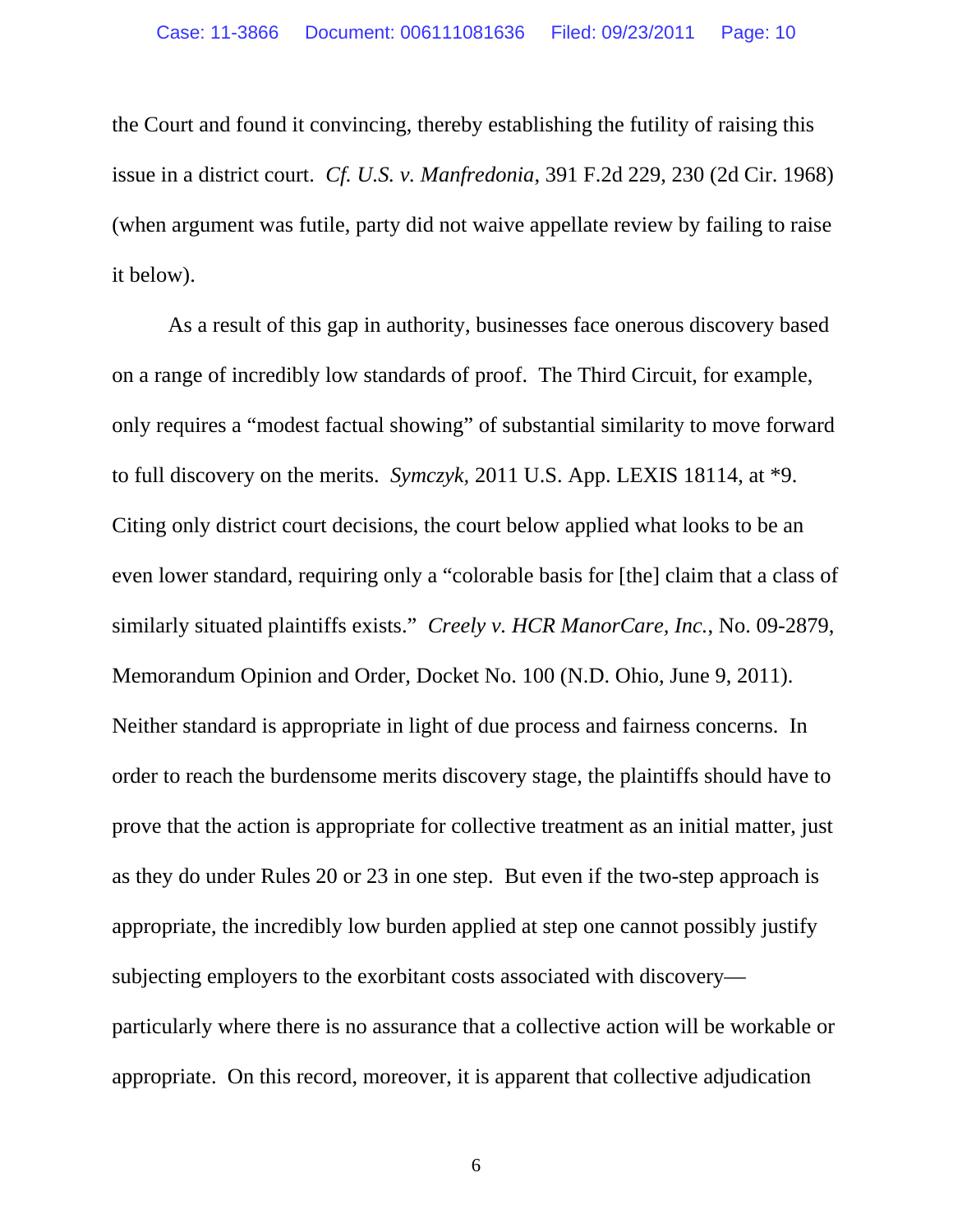will not work, yet discovery will proceed if this Court does not intervene. And it is no matter that the Court established a novel sampling technique. That is still an onerous process dependent on the basic flaws of the two-stage process—an assumption that it is appropriate for plaintiffs to engage in significant class-wide discovery without first determining, based on more than a "colorable" showing, that class treatment is appropriate.

 The time is ripe for the Court to step in and take a different tack. Draconian discovery costs can force legal results even where actions have no merit. Congress passed the Private Securities Litigation Reform Act of 1995 in part to limit the rampant "'abuse of the discovery process to impose costs so burdensome that it is often economical for the victimized party to settle,' and the 'manipulation by class action lawyers of the clients they purportedly represent.'" *City of Philadelphia v. Fleming Cos.*, 264 F.3d 1245, 1259 (10th Cir. 2001), *quoting* H.R. Conf. Rep. No. 104-369 at 31. And, of course, the Supreme Court foreclosed the previously-accepted "no set of facts" misinterpretation of Rule 8 in part because "the success of judicial supervision in checking discovery abuse has been on the modest side." *Bell Atl. Corp. v. Twombly*, 550 U.S. 544, 559 (2007).

More fundamentally, Rule 23(f), adopted in the class action context, arose out of "a concern with asymmetric discovery burdens and the potential for extortionate litigation." *Swanson v. Citibank, N.A.*, 614 F.3d 400, 411 (7th Cir.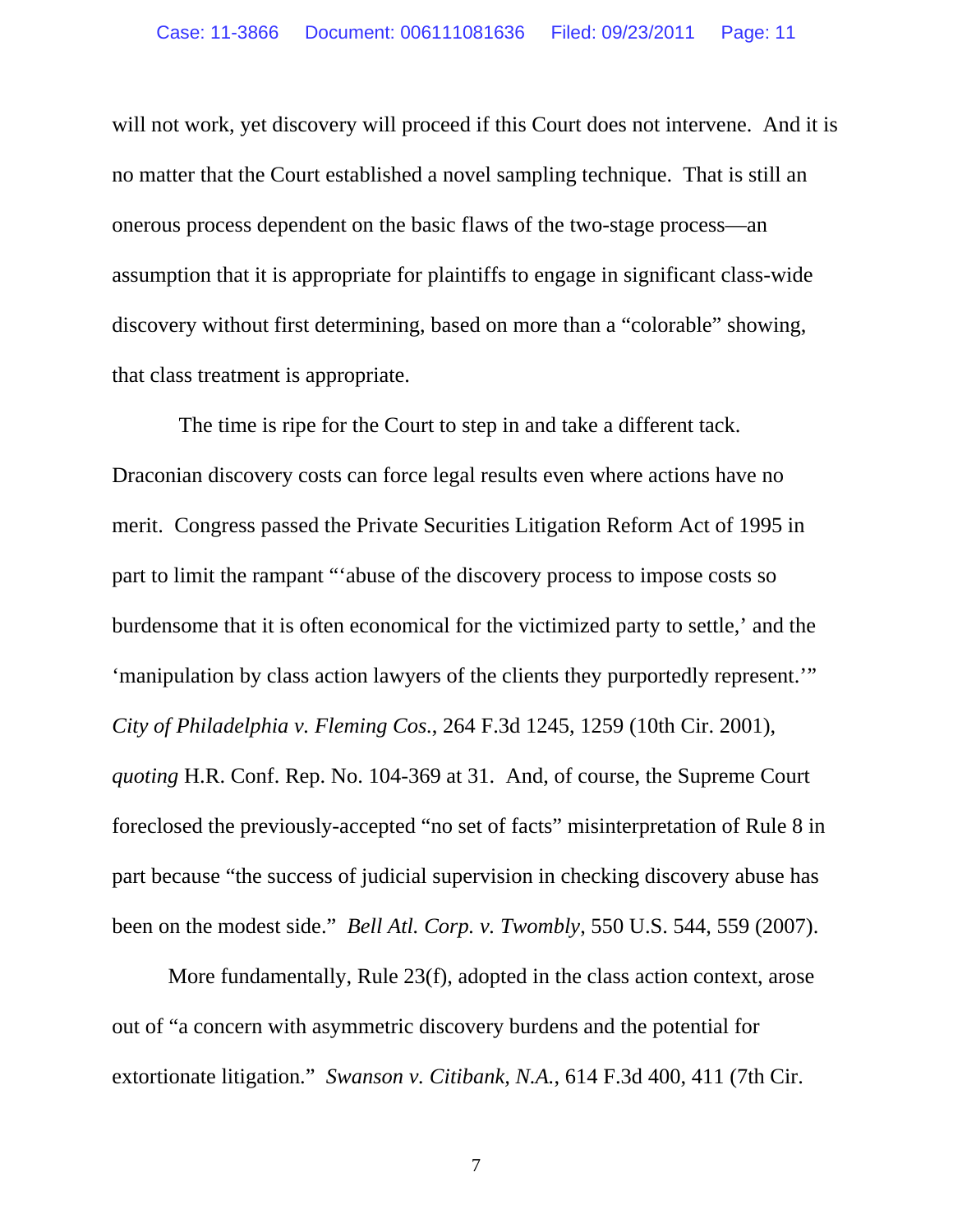2010). (Posner, J. dissenting); *see also id*. at 405 (Opinion of the Court) ("[t]he costs of discovery are often asymmetric"). "In most suits against corporations or other institutions . . . the plaintiff wants or needs more discovery of the defendant than the defendant wants or needs of the plaintiff." *Id*. at 411 (Posner, J. dissenting). "With the electronic archives of large corporations or other large organizations holding millions of emails and other electronic communications, the cost of discovery to a defendant has become in many cases astronomical." *Id*. "If no similar costs are borne by the plaintiff in complying with defendant's discovery demands, the costs to the defendant may induce it to agree early in the litigation to a settlement favorable to the plaintiff." *Id*.; *see also* Hodges at 207 ("Because of these costs, there is substantial pressure on companies to settle class claims.").

The same extant pressure exists here. FLSA conditional certification "decisions cause defendants to suffer enormous litigation costs, ranging from providing names and addresses for notice to engaging in broad discovery." Martucci at 451. And it is "self-evident that the problem of discovery abuse cannot be solved by 'careful scrutiny of evidence at the summary judgment stage' much less 'lucid instructions to juries.'" *Twombly*, 550 U.S. at 559. By then, it is far too late. The Supreme Court warned in *Twombly* that without more stringent standards for going forward, "the threat of discovery expense will push cost-conscious defendants to settle even anemic cases before reaching those proceedings." *Id*.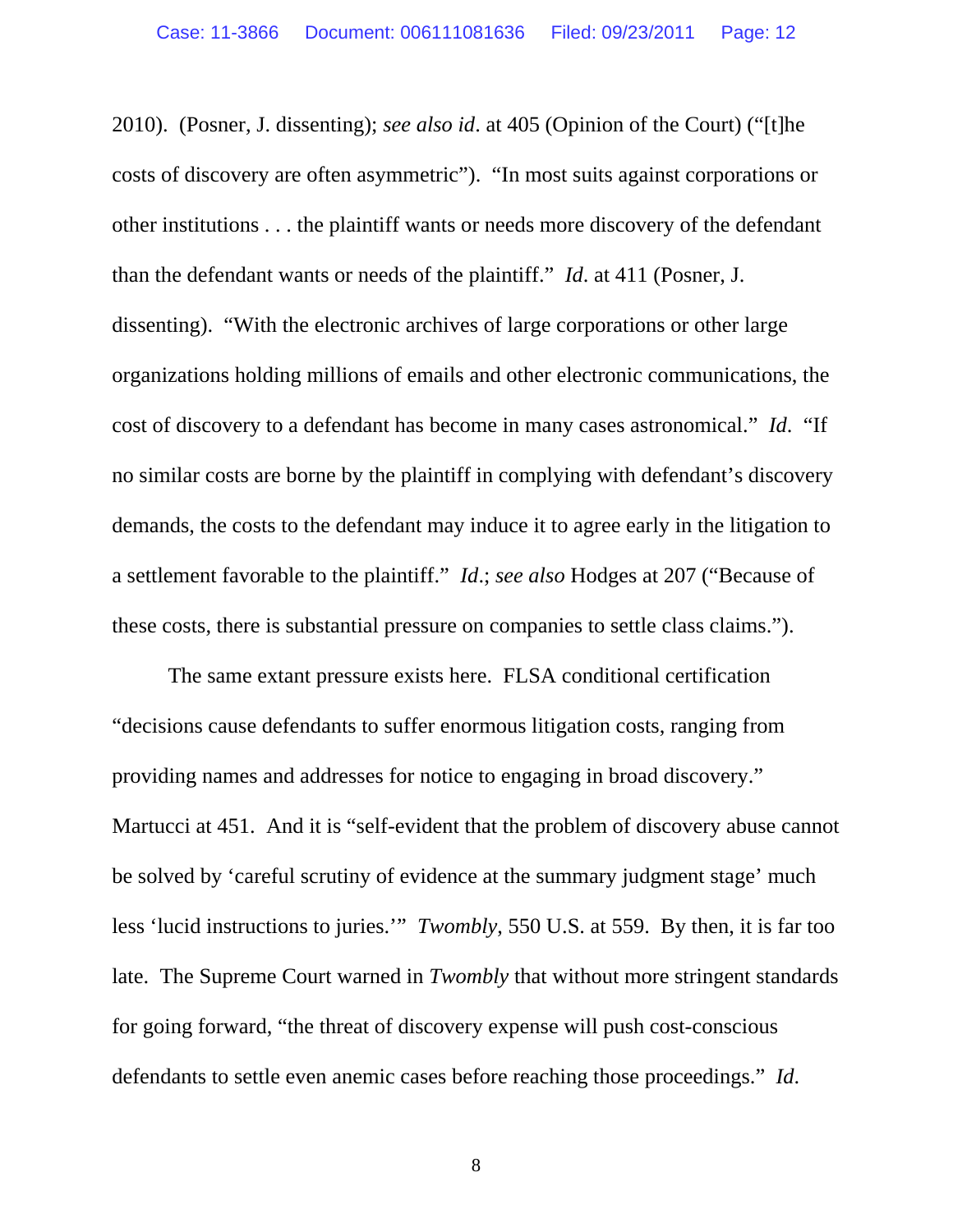This concern applies to the two-step process of evaluating FLSA collective actions as well.

Under that process, the plaintiff is not required to prove the statutory condition precedent to collective action until after discovery, when the parties have reached the summary judgment stage. *Symczyk*, 2011 U.S. App. LEXIS 18114 at \*9. Allowing this unfair process to go on throughout the Circuit and the country without rigorous review dangerously allows an unanalyzed procedure to drive high-stakes litigation, and it runs contrary to recent movement toward creating a fairer litigation process for those that would fall victim to abuse of the process.

HCR ManorCare, Pet. at 32, the court below, Pet. Resp. at 5, and Amicus all agree that the appropriate evidentiary standard for the first step of the two-step FLSA certification procedure is unclear. If the courts choose to apply a special FLSA procedure that imposes inordinate burdens on employers, they should first thoroughly evaluate the constitutional and public policy constraints that inform the Federal Rules of Civil Procedure and other processes that dictate the course of litigation. As aggregate litigation law trends toward making the process more fair for defendants by limiting the once and still abundant opportunities for abuse by burdensome discovery, the time has come to evaluate the propriety of the two step approach—an accepted, but never tested, procedure that is wholly unfair to employers and lacks any basis in law.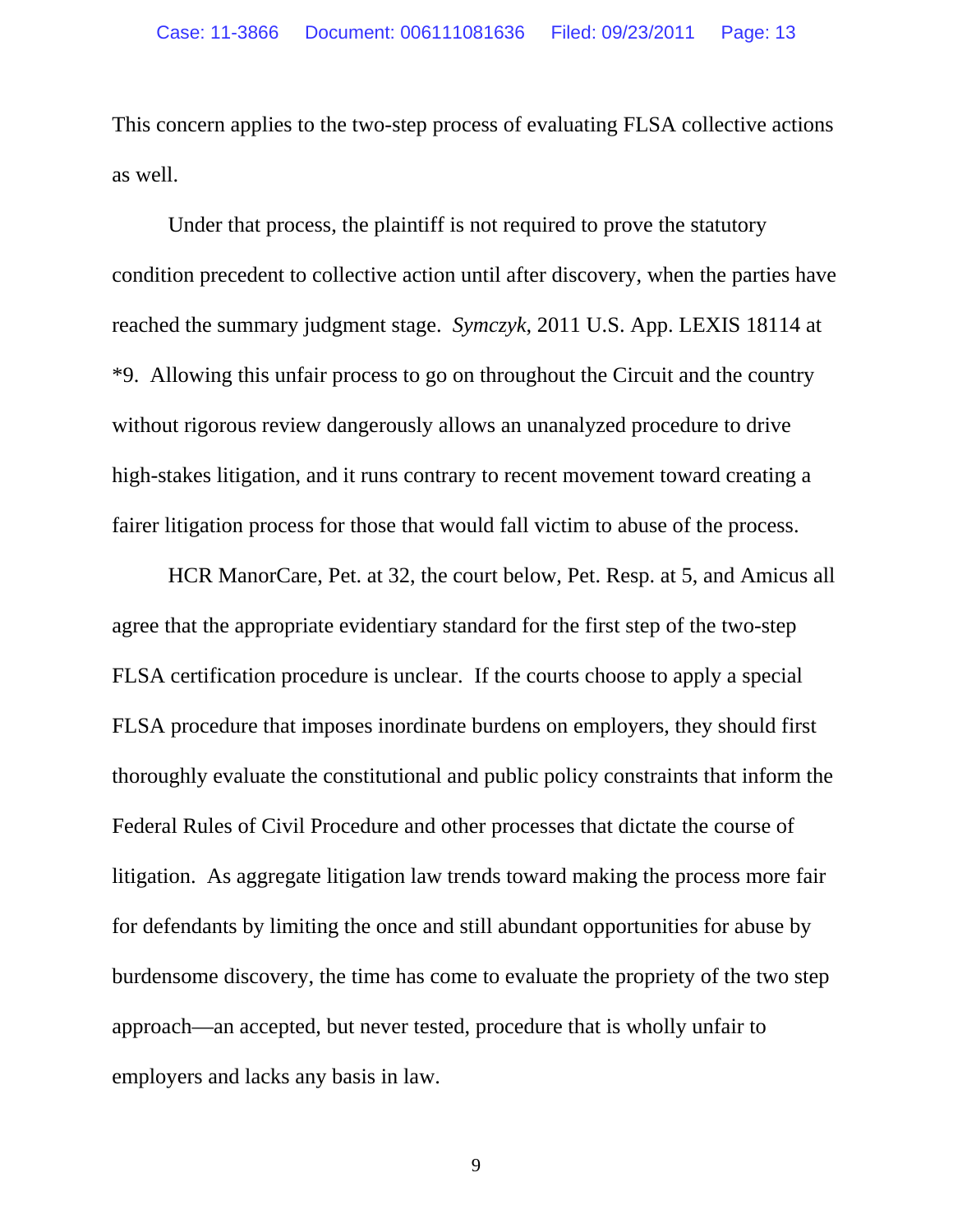In the context of HCR's writ petition, the Court has the opportunity to offer needed guidance to the district courts and correct the course on an issue frequently evades substantive appellate review. The Court should take that opportunity, and finally resolve for this Circuit the standards that a plaintiff must meet to go forward through onerous discovery in an FLSA collective action.

### **II. COURTS SHOULD NOT ALLOW COLLECTIVE ACTION MERITS DISCOVERY BEFORE DETERMINING WHETHER THAT CLASS TREATMENT IS APPROPRIATE.**

HCR ManorCare ably describes the reasons that the Federal Rules of Civil Procedure dictate the proper procedure for conditionally certifying a collective action under the FLSA. But even if the Federal Rules of Civil Procedure did not control, the considerations underlying those rules should be weighed by the Court before allowing the district courts to continue their current practice. It is a basic precept of aggregate litigation that the court must fully resolve the propriety of combining plaintiffs *before* allowing the case to proceed through discovery collectively. Aggregate litigation "is 'an exception to the usual rule that litigation is conducted by and on behalf of the individual named parties only.'" *Wal-Mart Stores, Inc. v. Dukes*, 562 U.S. \_\_, No. 10-277 (2010) at 8. As an exception to the usual rule, the most fundamental requirements of fair and reasonable process hinge on the application of the proper concept of commonality, the "commonality of answers."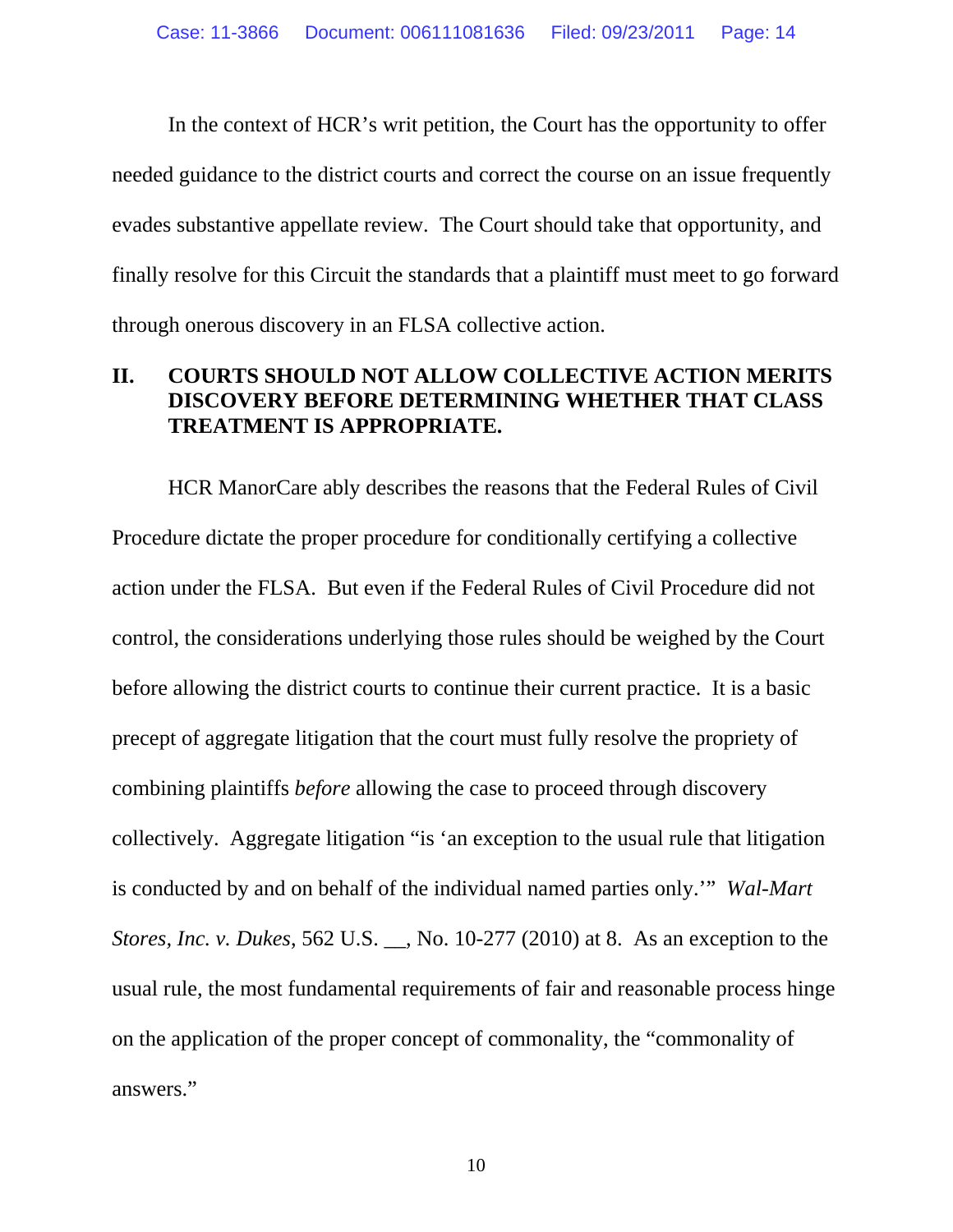The concept of "commonality" of issues is fundamental to aggregate litigation in all forms. Joinder in an action is not permitted under the Federal Rules unless a "common" question of law or fact unites the parties whose joinder is sought with existing parties, *see* Fed. R. Civ. Proc. 20(a)(1)(B), (2)(B), and certification of a class action is not permitted without a threshold showing of "questions of law or fact common to the class," Fed. R. Civ. Proc.  $23(a)(2)$ . However, the courts have struggled for decades with concept of "commonality," sometimes adopting the idea that merely posing common issues or claims establishes commonality (the "commonality of questions"), and at other times adopting the idea that commonality is not established unless it can be shown that the circumstances permit the trier of fact to resolve issues or claims based on a common showing (the "commonality of answers").

In its recent decision in *Dukes*, the Supreme Court unequivocally resolved this debate by holding that "commonality" means "commonality of answers." *Dukes*, 562 U.S. \_\_, No. 10-277 at 9. However, the two-step approach to FLSA collective action certification developed in the courts prior to *Dukes*—which the District Court imposed in this action—assumes that "commonality" means "commonality of questions." Thus, certification is granted on a modest showing that the members of notice group were similarly situated to the plaintiff, without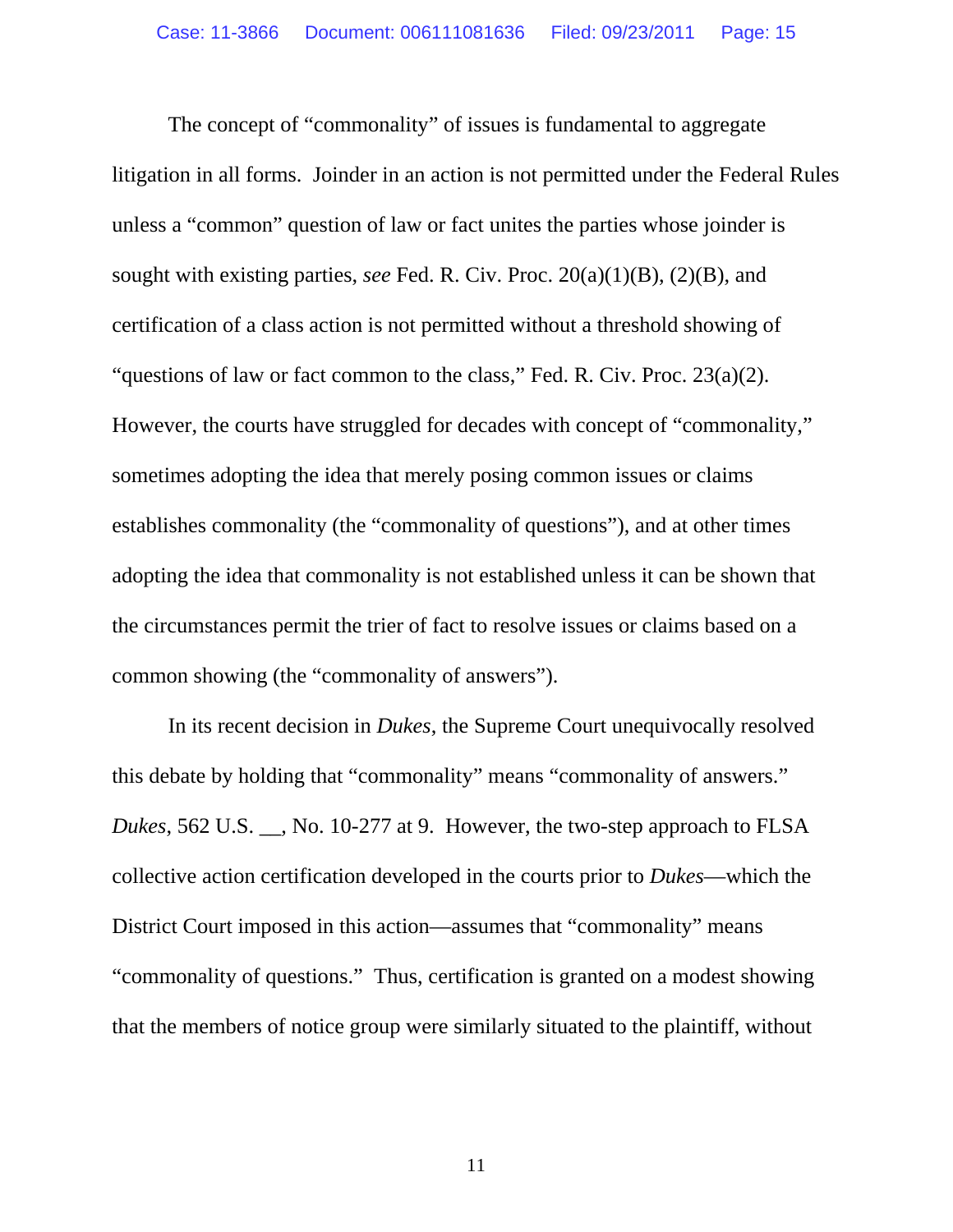ever asking whether, assuming that the notice group chooses to assert the same claims, it would be possible to resolve "each one of those claims in one stroke."

Commonality underlies the requirement that FLSA collective actions be limited to "similarly situated" employees, 29 U.S.C. § 216(b) , as much as it underlies the requirements for a demonstration of "commonality" under Rules 20 and 23. The American Law Institute, in its *Principles of the Law: Aggregate Litigation*, concludes that commonality ensures that the collective action "does not compromise the ability of any person opposing the aggregate group in the litigation to dispute the allegations made by claimants or to raise pertinent substantive defenses." *Principles of the Law: Aggregate Litigation* § 2.07 ("*Principles of Aggregate Litigation*"). It helps ensure that the defendant's right to due process is not violated by a collective action procedure that prevents the defendant from litigating the individual disqualifying facts among plaintiffs. *Id*. at § 2.07, comment j.

Thus, it makes no sense to allow an action to proceed as a collective action without first establishing commonality. By the time discovery is complete, the employer has already endured heavy costs, if it has decided to proceed at all. And in light of the fundamental importance of commonality, a purportedly representative plaintiff should have to prove commonality exists at the "step one" stage. At the very least, the purportedly representative plaintiff should be forced to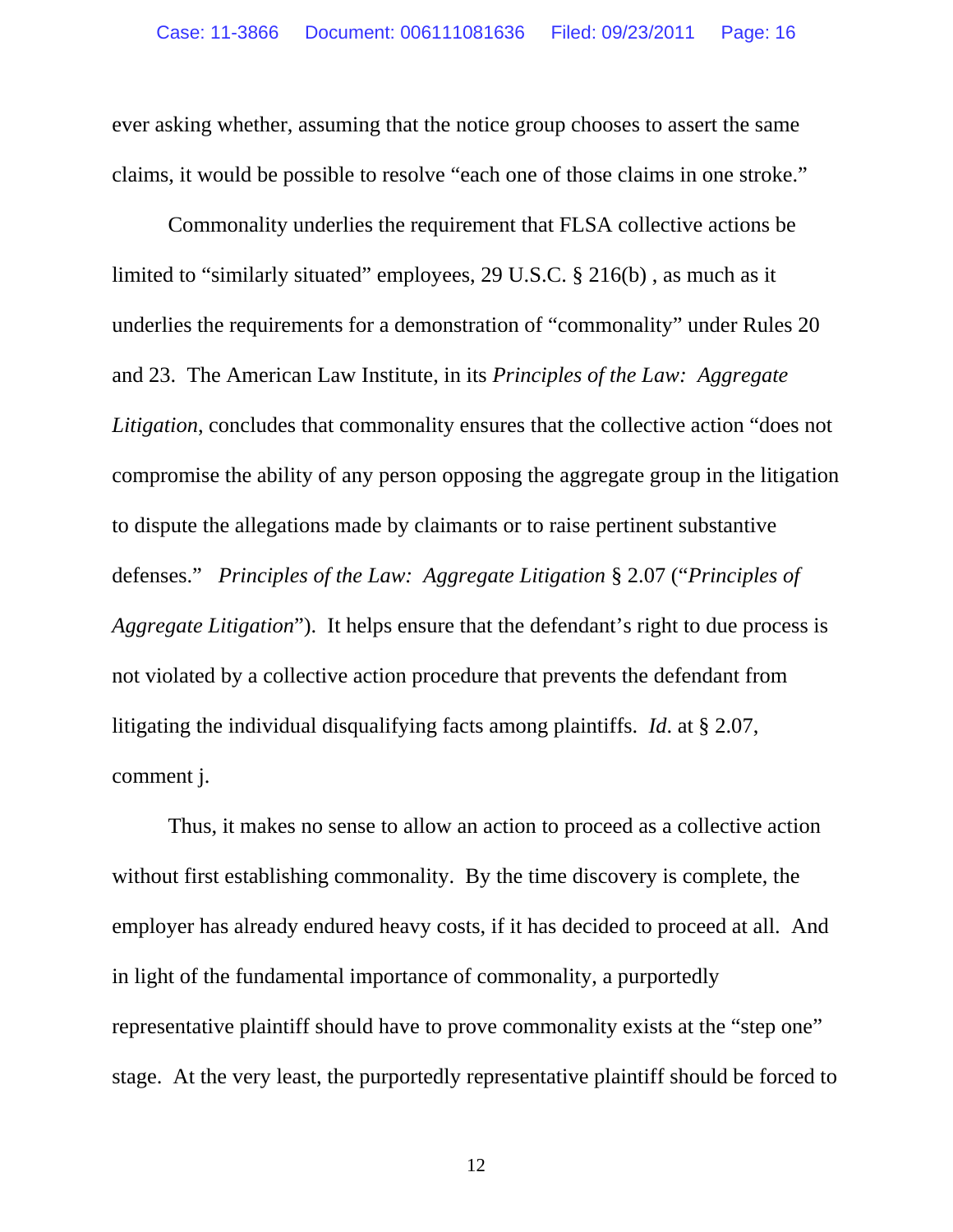establish probability of success on whether other employees are "similarly situated" before obtaining the benefits of conditional certification. Of course, "[i]f factual development is warranted to inform the court's determination whether to authorize aggregate treatment . . . then the court should set forth a plan whereby claimants and respondents may undertake controlled discovery of facts pertinent to that determination." *Principles of Aggregate Litigation* at § 2.02. Whether to allow "controlled discovery" is a discretionary decision of the court, and not a matter of right. *Id*. at § 2.02, comment h. It allows the court to determine whether aggregation is appropriate "as a predicate to authorization of aggregate treatment." *Id.* But if discovery is not limited to the facts pertinent to that determination, due process protection is lost. *Id*.

Indeed, Section 216(b)'s plain language supports this interpretation. It states "An action to recover the liability prescribed . . . may be maintained against any employer . . . by any one or more employees for and in behalf of himself or themselves and other employees similarly situated." 29 U.S.C. § 216(b). If Congress intended to allow requisite proof that other employees are "similarly situated" to be presented at the *end* of the collective action, it could have phrased the right so that judgment may be entered on behalf of the plaintiff and others similarly situated. Instead, the right to collective action itself hinges on the existence of an established group of similarly situated plaintiffs. *Id*. A collective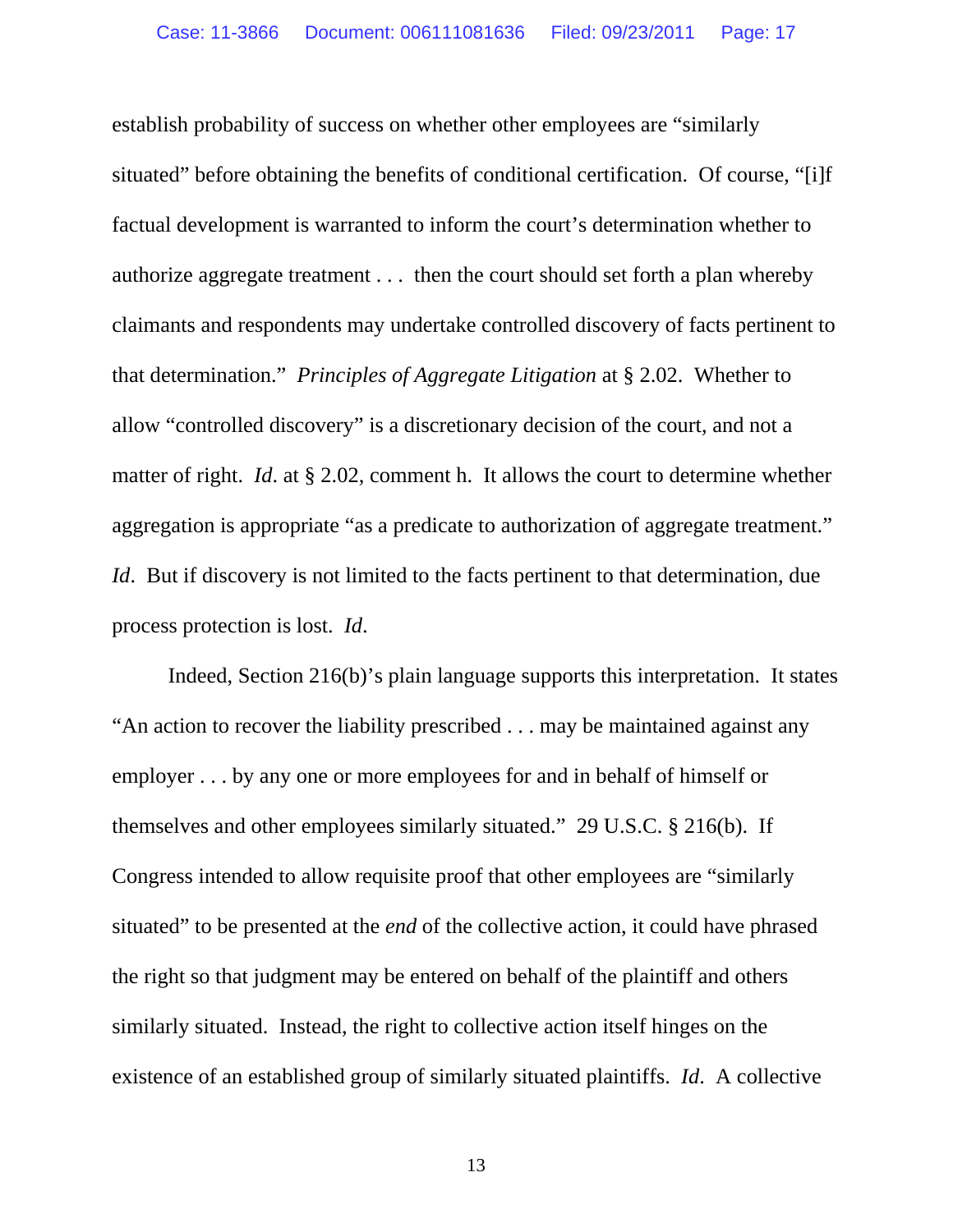action may only be "maintained" if that group exists. *Id*. And, of course, a court cannot know whether such a group exists until it undergoes some form of "rigorous analysis" to determine that the section 216(b) prerequisite has been satisfied. *Cf*. *Dukes* at 10.

The notion that a purportedly representative plaintiff can invoke the burdens of class-wide discovery on the merits based on a "modest factual showing," or even less, is anathema to fair and efficient administration of justice. That approach cannot be squared with the principle that "certification is proper only if 'the trial court is satisfied, after a rigorous analysis, that the prerequisites of Rule 23(a) have been satisfied.'" *Dukes* at 10 (citation omitted).

Thus, the two-step process violates basic procedure that preserves fairness in collective actions. It should be scuttled altogether in favor of demanding proof of substantial similarity before proceeding with merits discovery as a collective action in the same manner as class certification is handled under Rule 23. But absent that, at the very least, the first step should have a significantly higher burden that has been applied by the district courts in this Circuit.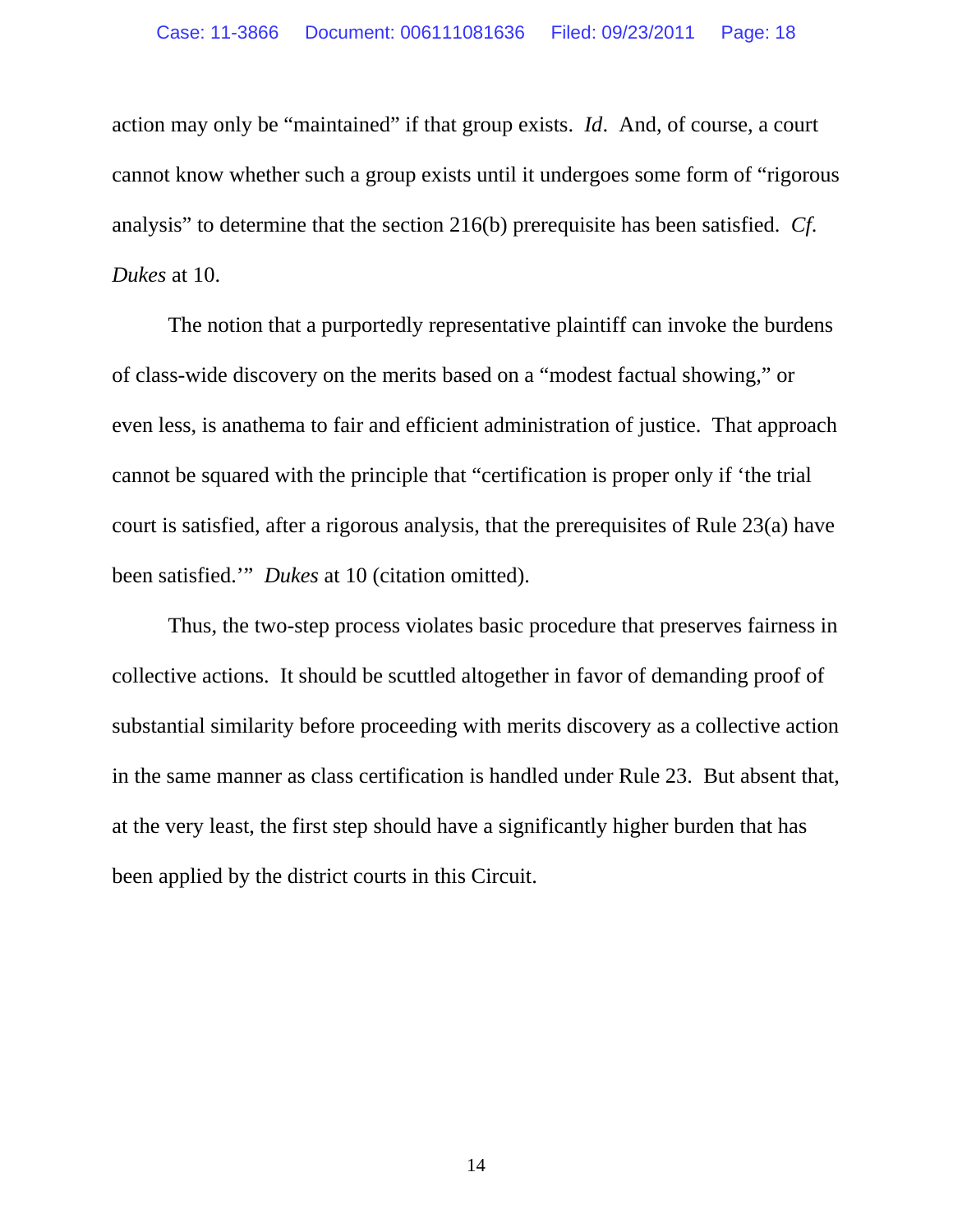## **CONCLUSION**

For the foregoing reasons, Amicus Curiae DRI respectfully requests that this Court grant the writ of mandamus.

> /s/ James C. Martin James C. Martin REED SMITH LLP 225 Fifth Avenue Suite 1200 Pittsburgh, PA 15222 (412) 288-3546 jcmartin@reedsmith.com